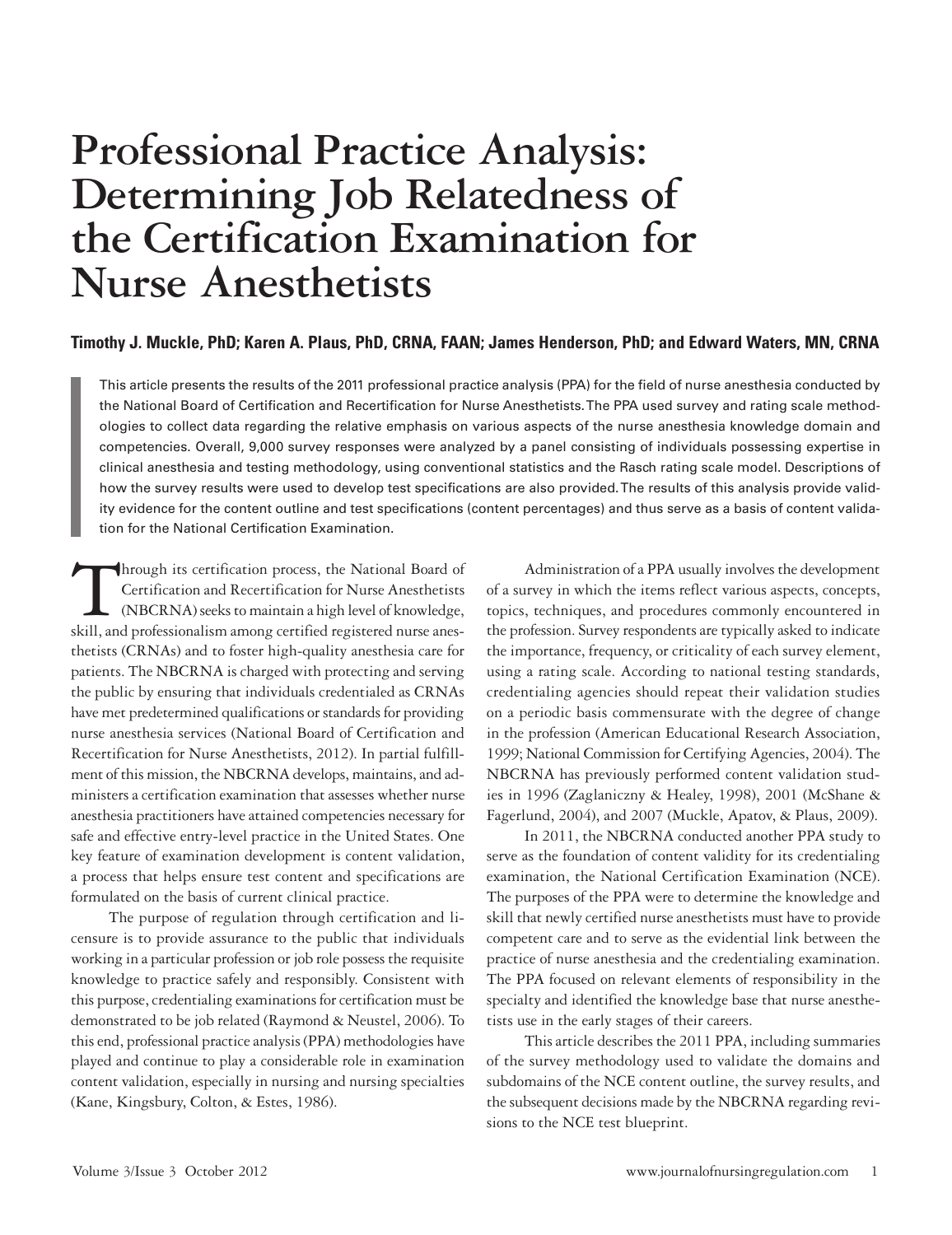# Survey Design and Distribution

The practice analysis process began with a comprehensive review of the NCE content outline by the practice analysis panel, composed of four nurse anesthetists, chosen on the basis of sex, ethnicity, geographic region, clinical setting, and educator/practitioner status. The practice analysis panel conducted a gap analysis of the current NCE content outline, which resulted in several minor revisions to the knowledge statements in the content outline. The revisions clarified existing statements and included new statements addressing recent changes in anesthesia practice for possible validation. The modified content outline was then converted to a survey format.

The survey phase of the study was important because CRNAs should have input into the definition of their practice. Evaluation by the eligible community is essential to make generalizations about the domains, subdomains, and knowledge statements to the practice of nurse anesthetists.

Castle Worldwide, the testing vendor NBCRNA used for the validation study components of the practice analysis, developed the survey based on the content outline as developed by the practice analysis panel to collect assessments from CRNAs about the relevance and importance oof the domains (basic sciences; equipment, instrumentation, and technology; basic principles of anesthesia; advanced principles of anesthesia; and professional issues) and subdomains noted in Tables 1 and 2.

#### **Three Scales**

The primary survey was designed for delivery online. Three scales were employed for these important evaluations: performance expectation, criticality, and frequency. Participants were asked to rate each domain and subdomain using these scales: The questionnaire also solicited demographic information from respondents to ensure that a representative response from practicing nurse anesthetists was obtained.

#### *Performance Expectation*

At what point in the career is the newly certified nurse anesthetist first expected to perform duties that require proficiency in the domain or topic?

- $0 = Not at all$
- 1 = Within the first 6 months of certification (includes exactly 6 months)
- 2 = After the first 6 months of certification (does not include exactly 6 months)

#### *Criticality*

To what degree would the inability of newly certified nurse anesthetists to perform duties that require proficiency in the domain or topic be seen as causing harm to patients and other stakeholders? (Harm may be seen as physical, psychological, emotional, legal, financial, etc.)

 $0 = No$  harm

- $1 =$ Minimal harm
- 2 = Moderate harm
- 3 = Substantial harm
- $4$  = Extreme harm

#### *Frequency*

Frequency refers to how often newly certified nurse anesthetists perform duties that require proficiency in the domain or topic.

- $0 = Not at all$
- $1 =$ One time per year
- 2 = One time per month
- $3$  = One time per week
- $4 =$ One or more times per day

## Respondent Sample

NBCRNA surveyed all 36,123 active nurse anesthetists. The survey sample consisted of the population of CRNAs whose e-mail address was in the NBCRNA database. Castle Worldwide sent an e-mail, containing a URL link to the online survey, inviting all CRNAs to participate in the study. Castle also monitored responses and sent four e-mail reminder notices to three categories of the sample: those who had not opened the survey at all, those who had started but not completed the survey, and those who had finished it. Data collection took place from August 8 through September 12, 2011.

Of the eligible population, 11,151 individuals provided data to some degree; however, a large number provided data that were insufficient or irregular. Castle and NBCRNA determined that to be included in the analysis, the answer record had to meet the following conditions: no less than 30% of the 81 response opportunities for domains and subdomains had to have ratings, and there had to be at least one non-zero rating for domains and subdomains. Using this strategy resulted in 9,003 qualified, usable responses. The response rate (24.9%) is satisfactory for a PPA survey. However, not all individuals responded to every question, so the total number of responses per question varies.

Data were collected on key demographic variables, including sex, ethnicity, age, practice setting, clinical responsibility, educational background, and geographic region. When analyzed, the demographic data were consistent with previous NBCRNA studies and with demographic analyses conducted by the American Association of Nurse Anesthetists (AANA). The response was generally representative of the CRNA profession and provides a robust basis for validation decision making.

# Validation of Practice for the Newly Certified Nurse Anesthetist

Respondents were asked to evaluate each domain and subdomain, using the scales for performance expectation, criticality, and frequency.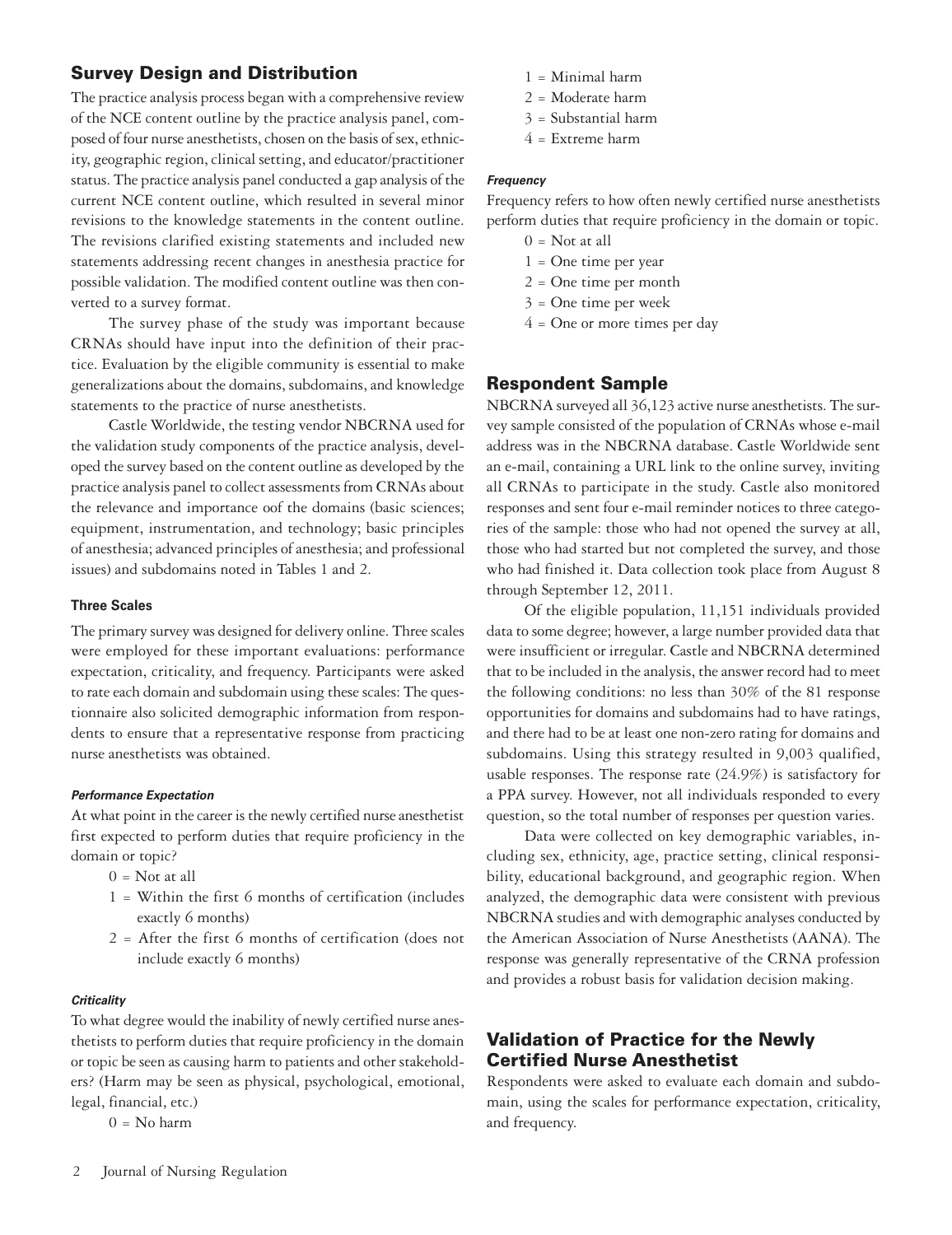## TABLE 1

## Performance Expectation Percentages for Domains and Subdomains

|                                                                 | <b>Not At All</b> | <b>Within First 6</b><br><b>Months</b> | <b>After First 6</b><br><b>Months</b> |
|-----------------------------------------------------------------|-------------------|----------------------------------------|---------------------------------------|
| <b>Basic Sciences</b>                                           | 1.7               | 92.1                                   | 6.2                                   |
| Anatomy, physiology, and pathophysiology                        | 1.2%              | 92.1%                                  | 6.7%                                  |
| Pharmacology                                                    | 1.3               | 92.3                                   | 6.5                                   |
| Applied chemistry, biochemistry, physics                        | 9.9               | 78.2                                   | 11.9                                  |
| <b>Equipment, Instrumentation, and Technology</b>               | 1.7               | 92.3                                   | 6.0                                   |
| Anesthetic delivery systems                                     | 1.5               | 92.6                                   | 6.0                                   |
| Airway equipment                                                | 1.1               | 92.8                                   | 6.1                                   |
| Monitoring devices                                              | 1.7               | 92.7                                   | 5.6                                   |
| <b>Basic Principles of Anesthesia</b>                           | 1.5               | 91.7                                   | 6.8                                   |
| Preoperative assessment and preparation of patient              | 1.4               | 90.7                                   | 8.0                                   |
| Fluid/blood replacement                                         | 1.4               | 92.0                                   | 6.6                                   |
| Positioning (technique, physiologic alterations, complications) | 1.6               | 91.6                                   | 6.8                                   |
| Interpretation of data                                          | 1.8               | 88.8                                   | 9.3                                   |
| Airway management, including difficult airway                   | 1.0               | 88.4                                   | 10.6                                  |
| Local/regional anesthesia                                       | 3.9               | 73.1                                   | 22.9                                  |
| Monitored anesthesia care/conscious sedation                    | 0.8               | 95.2                                   | 4.0                                   |
| Postoperative pain management                                   | 8.1               | 71.0                                   | 21.0                                  |
| Other techniques                                                | 6.9               | 71.3                                   | 21.8                                  |
| Postanesthesia care/respiratory therapy                         | 7.7               | 77.5                                   | 14.7                                  |
| <b>Advanced Principles of Anesthesia</b>                        | 1.7               | 79.1                                   | 19.2                                  |
| Surgical procedures and procedures related to organ systems     | 1.9               | 80.6                                   | 17.5                                  |
| Pediatrics                                                      | 4.2               | 75.3                                   | 20.5                                  |
| <b>Obstetrics</b>                                               | 7.2               | 73.5                                   | 19.3                                  |
| Geriatrics                                                      | 2.1               | 88.1                                   | 9.8                                   |
| Obesity                                                         | 1.6               | 87.9                                   | 10.5                                  |
| Chronic pain management                                         | 25.3              | 34.6                                   | 40.1                                  |
| <b>Professional Issues</b>                                      | 5.7               | 63.3                                   | 30.9                                  |
| Legal                                                           | 8.7               | 60.6                                   | 30.7                                  |
| Research and quality improvement                                | 17.4              | 36.9                                   | 45.7                                  |
| Professional practice standards                                 | 4.8               | 77.4                                   | 17.8                                  |
| Patient safety                                                  | 1.9               | 92.1                                   | 6.0                                   |

#### **Domains**

The prevalence of opinion is most appropriately assessed as the percentage of respondents indicating a 0, 1, or 2. Of primary interest in the performance expectation scale is whether respondents indicate that newly certified individuals must be proficient in the domain or subdomain within the first 6 months of certification. If the predominant view of respondents is that newly certified nurse anesthetists are not expected to be proficient in the domain or subdomain (scale unit of 0), it would be wise to reevaluate the appropriateness of the topic for the certification examination. However, if respondents indicate that proficiency is expected only after the first 6 months of certification (scale unit of 2), the topic may still be appropriate if, in the judgment of experts, it has pertinence to entry-level practice.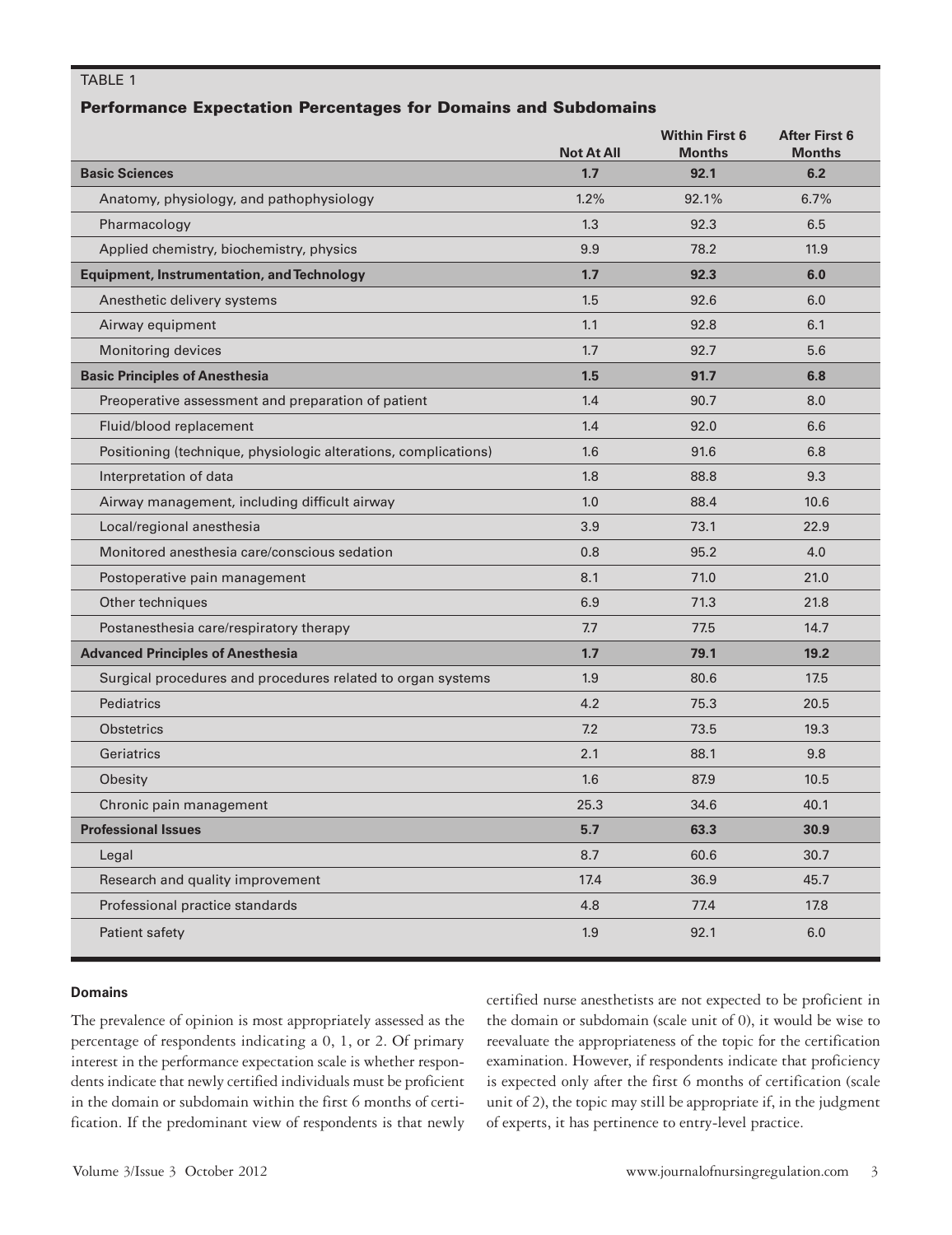# Table 2

## Criticality and Frequency of Domains and Subdomains

|                                                                | <b>Criticality Ratings</b><br><b>Descriptive Statistics</b> |                  | <b>Rasch</b><br><b>Statistics*</b> | <b>Frequency Ratings</b><br><b>Descriptive Statistics</b> |                  | <b>Rasch</b><br>Statistics* |
|----------------------------------------------------------------|-------------------------------------------------------------|------------------|------------------------------------|-----------------------------------------------------------|------------------|-----------------------------|
|                                                                |                                                             | <b>Standard</b>  |                                    |                                                           | <b>Standard</b>  |                             |
|                                                                | <b>Mean</b>                                                 | <b>Deviation</b> | <b>Measure</b>                     | <b>Mean</b>                                               | <b>Deviation</b> | <b>Measure</b>              |
| <b>Basic Sciences</b>                                          | 2.4                                                         | 1.2              | 2.4                                | 3.5                                                       | 3.7              | 3.7                         |
| Anatomy, physiology, and pathophysiology                       | 2.4                                                         | 1.2              | 2.3                                | 3.5                                                       | 1.1              | 3.7                         |
| Pharmacology                                                   | 3.0                                                         | 1.2              | 2.9                                | 3.6                                                       | 1.0              | 3.8                         |
| Applied chemistry, biochemistry, physics                       | 1.6                                                         | 1.1              | 1.5                                | 2.8                                                       | 1.3              | 2.7                         |
| <b>Equipment, Instrumentation, and Technology</b>              | 2.7                                                         | 1.2              | 2.7                                | 3.6                                                       | 3.8              | 3.8                         |
| Anesthetic delivery systems                                    | 2.7                                                         | 1.2              | 2.7                                | 3.5                                                       | 1.0              | 3.8                         |
| Airway equipment                                               | 3.1                                                         | 1.2              | 3.1                                | 3.6                                                       | 0.9              | 4.0                         |
| <b>Monitoring devices</b>                                      | 2.5                                                         | 1.2              | 2.5                                | 3.6                                                       | 1.0              | 3.8                         |
| <b>Basic Principles of Anesthesia</b>                          | 2.8                                                         | 1.2              | 2.8                                | 3.6                                                       | 3.9              | 3.9                         |
| Preoperative assessment & preparation of patient               | 2.4                                                         | 1.1              | 2.4                                | 3.7                                                       | 0.9              | 3.9                         |
| Fluid/blood replacement                                        | 2.5                                                         | 1.1              | 2.5                                | 3.5                                                       | 1.0              | 3.8                         |
| Positioning                                                    | 2.4                                                         | 1.1              | 2.4                                | 3.6                                                       | 1.0              | 3.9                         |
| Interpretation of data                                         | 2.4                                                         | 1.1              | 2.3                                | 3.6                                                       | 1.0              | 3.8                         |
| Airway management, including difficult airway                  | 3.3                                                         | 1.2              | 3.2                                | 3.5                                                       | 1.0              | 3.9                         |
| Local/regional anesthesia                                      | 2.4                                                         | 1.1              | 2.3                                | 3.0                                                       | 1.1              | 3.0                         |
| Monitored anesthesia care/conscious sedation                   | 2.6                                                         | 1.1              | 2.5                                | 3.5                                                       | 0.9              | 3.7                         |
| Postoperative pain management                                  | 1.8                                                         | 1.0              | 1.6                                | 3.0                                                       | 1.3              | 2.8                         |
| Other techniques                                               | 2.0                                                         | 1.2              | 1.8                                | 2.8                                                       | 1.2              | 2.6                         |
| Postanesthesia care/respiratory therapy                        | 2.3                                                         | 1.2              | 2.1                                | 2.9                                                       | 1.3              | 2.7                         |
| <b>Advanced Principles</b>                                     | 2.5                                                         | 1.1              | 2.4                                | 3.4                                                       | 3.6              | 3.6                         |
| Surgical procedures and procedures related to<br>organ systems | 2.1                                                         | 1.1              | 2.0                                | 3.4                                                       | 1.0              | 3.6                         |
| Pediatrics                                                     | 2.8                                                         | 1.2              | 2.7                                | 2.8                                                       | 1.1              | 2.8                         |
| <b>Obstetrics</b>                                              | 2.6                                                         | 1.2              | 2.5                                | 2.7                                                       | 1.2              | 2.5                         |
| Geriatrics                                                     | 2.4                                                         | 1.1              | 2.4                                | 3.5                                                       | 1.0              | 3.7                         |
| Obesity                                                        | 2.4                                                         | 1.1              | 2.4                                | 3.4                                                       | 1.0              | 3.7                         |
| Chronic pain management                                        | 1.4                                                         | 1.1              | 1.0                                | 1.7                                                       | 1.4              | 1.5                         |
| <b>Professional Issues</b>                                     | 1.5                                                         | 1.1              | 1.2                                | 2.1                                                       | 2.6              | 2.6                         |
| Legal                                                          | 1.3                                                         | 1.1              | 1.0                                | 2.1                                                       | 1.4              | 2.1                         |
| Research and quality improvement                               | 0.8                                                         | 0.9              | 0.1                                | 1.6                                                       | 1.2              | 1.5                         |
| Professional practice standards                                | 1.6                                                         | 1.2              | 1.4                                | 2.6                                                       | 1.4              | 2.7                         |
| Patient safety                                                 | 2.6                                                         | 1.3              | 2.6                                | 3.4                                                       | 1.1              | 3.6                         |

\*Raw ratings are positively oriented such that higher scores represent higher levels of criticality and frequency. Rasch analyses transforms these ordinal scores into interval measures which are negatively oriented – lower measures indicate higher levels of criticality/frequency. Thus, to enhance the interpretability of the Rasch measure, the scales were reversed to be positively oriented The Standard Error for each domain and subdomain was 0.0.

Table 1 reports the counts and percentages for performance expectation for the domains. These data indicate the predominant view that newly certified nurse anesthetists are expected to be proficient in all domains, but there is more disagreement about Advanced Principles of Anesthesia and Professional Issues than the others. Descriptive statistics were not computed for the performance expectation scale because of its categorical nature.

The five-point rating scales for criticality and frequency are ordinal measures of respondents' endorsement for the domains and subdomains. Because they are ordinal measures, interpreta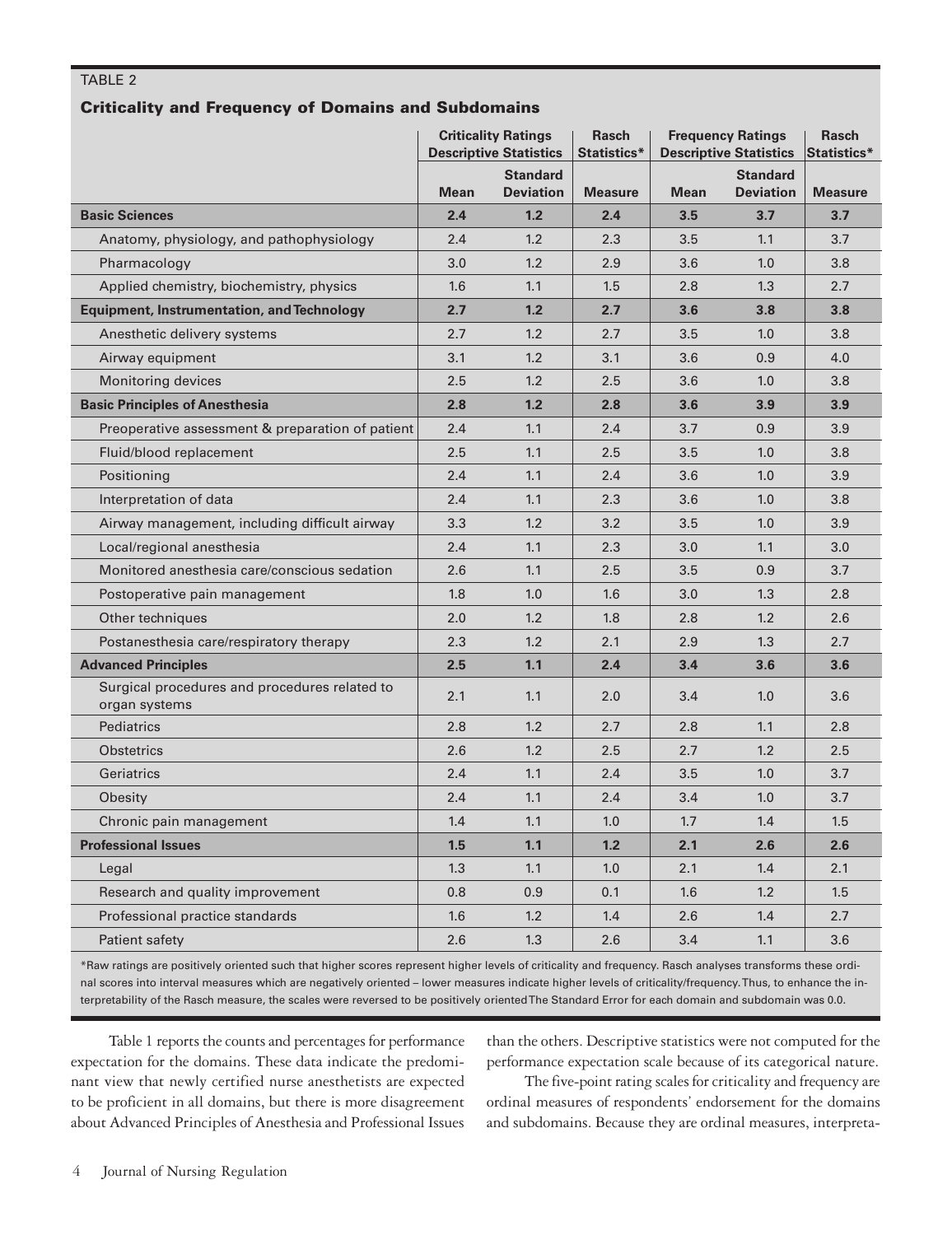tion of data assumes that the degree of endorsement increases with each greater scale value; that is, the selection of 3 represents stronger endorsement than the selection of 2.

Table 2 contains descriptive statistics for the criticality and frequency of domains. With ratings from 0 to 4, the classic descriptive statistics for criticality indicate that the means, or average scale values, range from 1.5 (minimum to moderate harm) to 2.8 (substantial harm). The standard deviation statistics, which are close to 1, describe the spread of the response distributions, with small estimates indicating relatively tight groupings and large estimates indicating relative diversity of opinion. The fact that 67% of the ratings are within  $\pm$  1.2 of the mean suggests reasonable agreement among respondents about criticality.

The findings for the frequency scale indicate respondents perform duties that require proficiency in the domains repetitively. The standard deviations are about 1.2, indicating reasonable agreement. Although Professional Issues has the lowest average rating, it would still be characterized has having relevance at least monthly.

Though a standard deviation of 1.2 for both criticality and frequency indicates a reasonable level of agreement, it should be noted that this standard deviation indicates a level of variability that could potentially allow a criticality or frequency rating to include the rating above or below the point estimate with some degree of confidence (assume 95%).

Though ordinal information and classic descriptive statistics are important and useful, the five points on the criticality and frequency scales cannot be assumed to possess the qualities of an interval scale because they are ordinal measures; that is, they do not represent equal differences. The computation of Rasch statistics converts the data to an interval scale, factoring in respondents' individual propensities to endorse overall. Rasch measures usually are computed to have an average of 0 and standard deviation of 1; however, to establish comparability with the rating scale, Castle reversed the scale, with a mean of 2.75 and standard deviation of 1.

As calculated for Table 2, the Rasch measures should be interpreted such that high values represent strong endorsement and low values represent low endorsement. Taking criticality and frequency into account, the Rasch measures indicate that Basic Principles of Anesthesia is the easiest domain for respondents to endorse, followed by Equipment, Instruments, and Technology. Professional Issues has lower, but still strong, endorsement overall. The standard error of the Rasch frequency and criticality measures was very small (less than 0.05 logits), indicating a high level of precision.

## **Subdomains**

Subdomains, the more specific topic headings in the content outline, denote the information newly certified nurse anesthetists must be required to know to supply proficient anesthesia service.

Respondents evaluated each subdomain using the performance expectation, criticality, and frequency scales.

Table 1 presents percentages for the performance expectation scale for subdomains. A review of the percentages indicates that respondents believe nurse anesthetists must be proficient in the vast majority of subdomains within the first 6 months after certification. There are several subdomains, however, where the opinion is divided: Local/regional anesthesia (technique, physiologic alteration, complications); Postoperative pain management; Other techniques; Chronic pain management; Legal; and Research and quality improvement.

Table 2 contains descriptive statistics of criticality and frequency ratings and criticality and frequency Rasch measures for the subdomains. Again, the standard error of the Rasch frequency and criticality measures was very small (less than 0.05 logits) due to the large sample size. In general, respondents indicated that moderate or greater degrees of harm could result if newly certified nurse anesthetists are not proficient in these areas. Exceptions exist, however: Applied Chemistry, biochemistry, physics; Chronic pain management; Legal; Research and quality improvement; and Professional practice standards are topics where the modal response is either minimal harm or no harm.

Also, respondents indicated that newly certified nurse anesthetists require proficiency in the subdomain quite often. Two subdomains stood apart from the rest. Chronic Pain Management, where the modal response indicates the subdomain is infrequently performed by newly certified nurse anesthetists, and Research and Quality Improvement, where the modal response indicates the concept is applied clinically one time per month. The correlation between criticality and frequency Rasch measures for the subdomains was 0.836, indicating that subdomains performed more often also tended to be areas where the potential for harm was increased if knowledge in the area was not possessed by the nurse anesthetist.

## Evaluation of Survey Results

The Practice Analysis Panel met on November 3 and 4, 2011, and again in a follow-up telephone conference with file sharing on December 5, 2011, to review survey findings and evaluate the implications for the content outline. Discussion focused first on the demographic survey and the degree to which the group of qualified respondents aligned with the known characteristics of the population of CRNAs as determined by previous NBCRNA surveys and surveys conducted by the AANA.

Next, the panel reviewed the scales used in the survey, focusing first on the domains. The panel observed that validation data made a strong case for Basic Sciences; Equipment, Instrumentation, and Technology; Basic Principles of Anesthesia; and Advanced Principles of Anesthesia; but that a large portion of respondents saw the performance expectation for the Professional Issues domain as relatively low (63.3% indicated proficiency is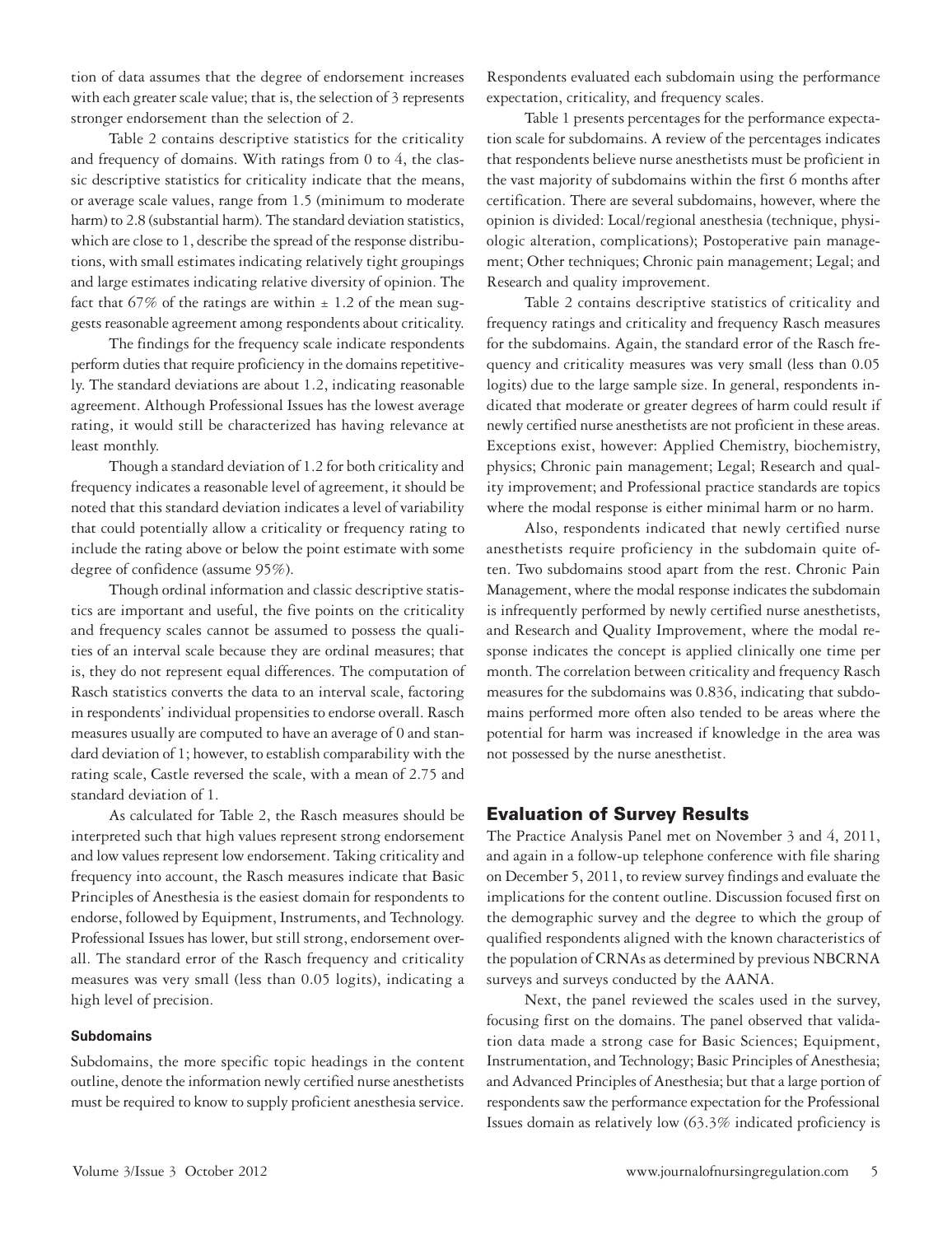required during the first 6 months of certification). This domain also had relatively low ratings for criticality, so the panel decided to pay close attention to its subdomains.

Most of the panel's attention was devoted to data on subdomains. If less than 75% of the respondents indicated performance expectation in the first 6 months of certification, the panel systematically scrutinized criticality and frequency data to inform discussion and decision making. The panel did not limit discussion just to the subdomains, but discussed the totality of the data. The panel's specific judgments are discussed below.

## **Applied Chemistry, Biochemistry, Physics**

Data account fairly for the opinion of respondents, but the panel believes that this subdomain is valid for the examination. The subdomain was found to be essential in the first 6 months by 78% of respondents. The ratings of zero for performance expectation may indicate that knowledge in these sciences is required even before candidacy for certification. Ratings for criticality and frequency are not insubstantial.

## **Local/Regional Anesthesia (Technique, Physiologic Alteration, Complications)**

Data for criticality and frequency indicate substantial consequence and relevance. The performance expectation data indicate that 73% believe proficiency is entry level, but the only issue in the data is the 22.9% indicating that proficiency in this subdomain is required only after the first 6 months. Detailed data for the knowledge statement survey appear to make a distinction between (a) neuraxial and I.V. regional blocks and (b) peripheral nerve blocks. This distinction may have affected the ratings in the large-scale survey for the subdomain. The subdomain is appropriate.

## **Postoperative Pain Management**

Performance expectation evaluations are lower than 75%, and criticality ratings are not strong. It may be that whether or not the practice of newly certified nurse anesthetists includes postoperative pain management is a function of individual employment setting. The group determined to retain the subdomain.

## **Other Techniques**

Performance expectation evaluations are lower than 75%, and criticality ratings are not strong. It may be that the specific content of the subdomain was not clear to survey participants. The group determined to retain the subdomain and to define it more specifically in the future.

## **Chronic Pain Management**

Performance expectation ratings indicate that the plurality of respondents found that proficiency is required only after the first 6 months. Criticality and frequency data suggest the domain has less consequence and is performed less frequently than others. The group decided to drop the subdomain, but to address this issue in the content outline by making the subdomain of Postoperative pain management (Basic Principles of Anesthesia) simply Pain management. The group also decided to add pain theory as a knowledge statement in this subdomain.

## **Research and Quality Improvement**

The data indicate very low endorsement. Checking the previous practice analysis, the group observed that research and quality improvement were calibrated very low on the scale. The group believes that if the label for the subdomain had been Evidencebased practice, the ratings might have been different. The group decided to drop the subdomain.

## **Test Specifications**

Finally, the panel considered several ways that data from the survey might be considered in determining test specifications. Castle computed the product of criticality and frequency ratings for each subdomain and then summed across the subdomains in each domain to give the panel a point of comparison to current and past weights (Kane, Kingsbury, Colton, & Estes, 1989; Lunz, Stahl, & James, 1989; Stahl, Wang, & Muckle, 2003). Using judgment about the various topics in the domains, the group decided that the emphasis given in test specifications to the domains should remain at current percentages, but that (if possible) the sampling strategy for the adaptive test should account for the computed emphasis for subdomains within the domains. Thus, the percentage allocations for domains recommended to NBCRNA were as follows:

| <b>Basic Sciences</b>                      | 25% |
|--------------------------------------------|-----|
| Equipment, Instrumentation, and Technology | 10% |
| Basic Principles of Anesthesia             | 30% |
| Advanced Principles of Anesthesia          | 30% |
| Professional Issues                        | 5%  |

# Conclusion

NBCRNA's directors considered the panel's evaluation of the content outline along with the full analysis of data from the practice analysis survey on January 21, 2012. After careful review and deliberation, the Board accepted all panel recommendations about the content outline except that it decided to modify specifications for the examination to exclude the Professional Issues domain and allocate its 5% of content to the Equipment, Instrumentation, and Technology domain. This decision was based on low endorsement of Professional Issues and increased endorsement of Equipment, Instrumentation, and Technology by respondents to this and a 2006 administration of the PPA. Two other considerations entered into the decision to eliminate the Professional Issues domain. The content area is not optimally evaluated by multiple-choice questions, and most examinees are administered a limited number of questions in the Professional